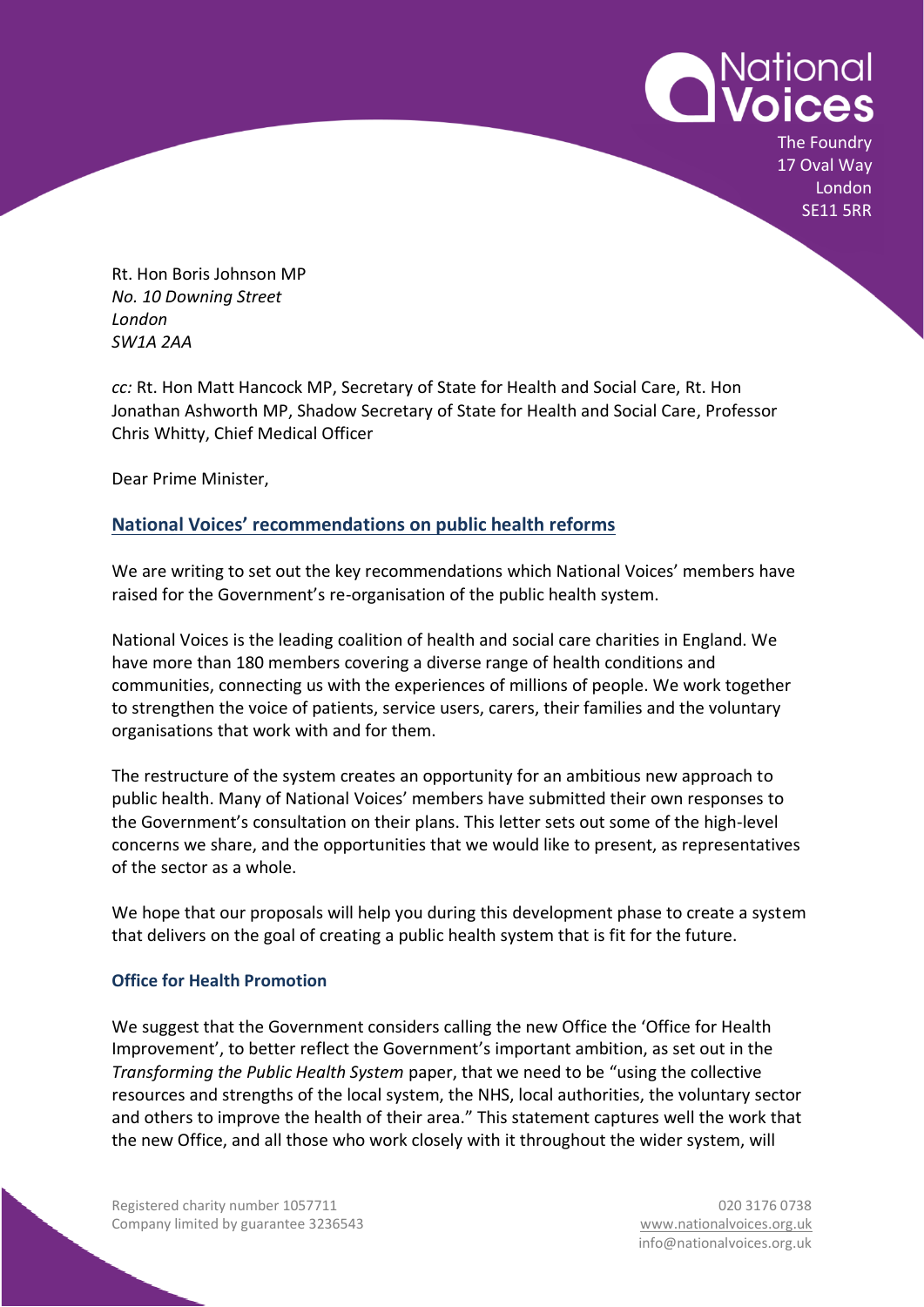need to undertake. In contrast, the term 'health promotion' implies a hands-off approach focused more on individual action and awareness raising.

Whilst we recognise that the Government has a thorough understanding of the need for health improvement, the new structures are likely to be in place for some time and the names of its major components should reflect as closely as possible their core aims, as part of ensuring continuity of this agenda in future administrations.

### **Cross-Ministerial Board**

The Government needs to lead public health from the front and should connect health into all its agendas: productivity, levelling up, UK plc. The new cross-Ministerial Board should therefore not be chaired by a Minister from the DHSC, but should be chaired by either the Prime Minister or the Minister for the Cabinet Office, to help ensure that all Government departments are fully engaged in improving public health.

The public's health, including its mental health, is the fundamental measure of the Government's success, and responsibility must therefore lie at the highest level, ensuring health improvement is seen as everyone's business.

The success of the UKHSA and the new public health office within DHSC will not simply depend on its set-up and managerial lines of accountability, important as those are, but on political leadership that understands the magnitude and complexity of the public health interventions which need to be delivered across society.

In addition to this leadership from the top, a **stakeholder advisory group** should be established to feed into the board, bringing together organisations including public health bodies and charities to advise on policy and implementation.

### **Developing a connected system**

The Government's plan rightly notes that health security and health promotion are connected, but there is a clear risk that the creation of different bodies (the UKHSA and the public health office within DHSC) may inhibit delivery from being as joined-up as it needs to be. We recommend that each body explicitly sets out in its strategic plan how it will mitigate this risk and how its work will link with that of its counterpart, despite their likely very different culture and areas of focus.

This joined-up working will be particularly critical to ensure that in future public health crises:

- Making the connection between a pandemic and the social context in which it plays out
- Inequalities undermining infection control measures and
- Protecting the public's mental health form a core part of the government response.